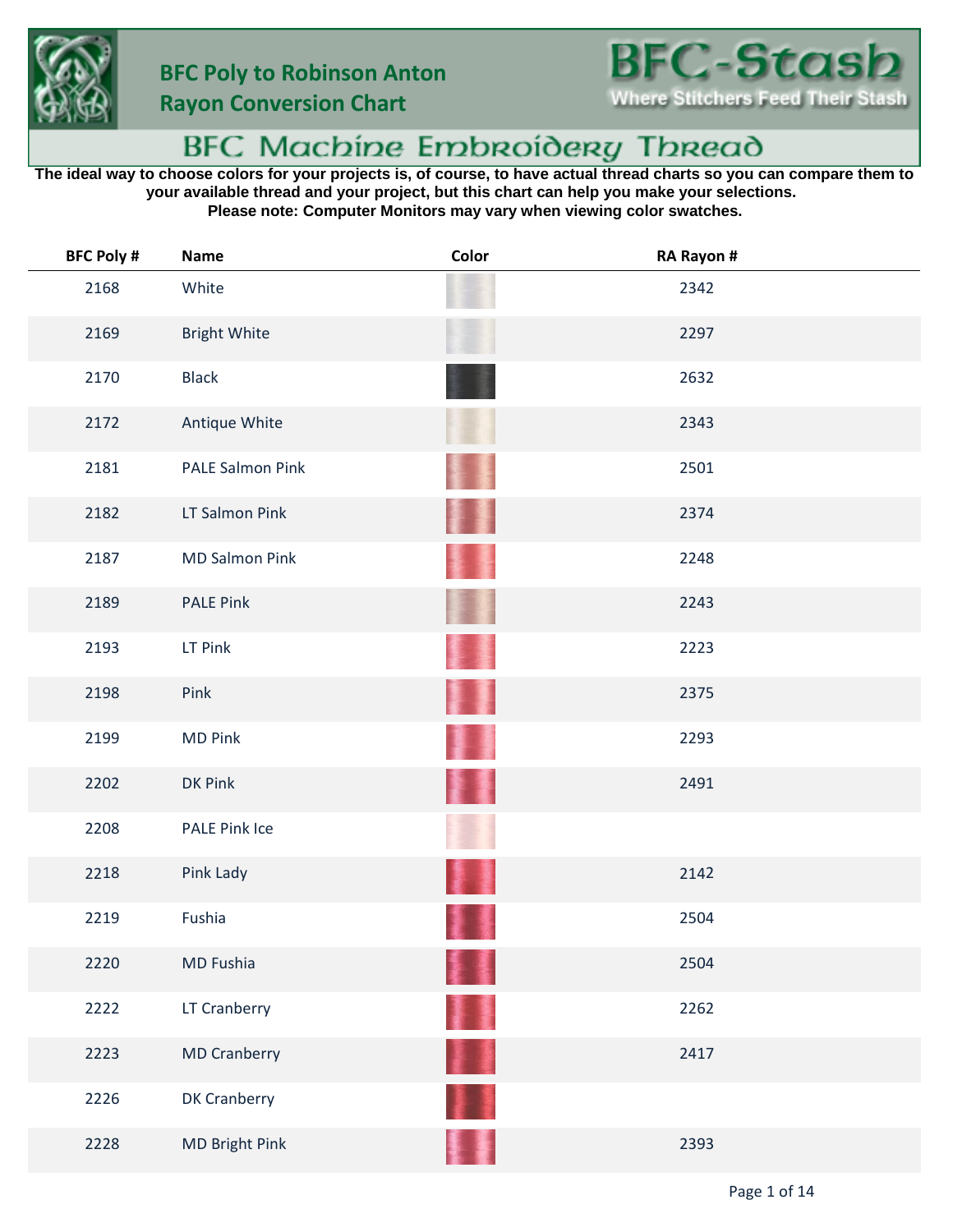| <b>BFC Poly #</b> | Name                     | Color | RA Rayon # |
|-------------------|--------------------------|-------|------------|
| 2235              | <b>MD Desert Rose</b>    |       | 2258       |
| 2241              | MD Bright Plum           | ł     | 2500       |
| 2243              | DK Bright Plum           |       | 2498       |
| 2245              | DK Fushia                |       | 2504       |
| 2247              | DK Burgandy              |       | 2252       |
| 2250              | <b>PLST Peach</b>        |       | 2413       |
| 2253              | LT Peach                 |       | 2253       |
| 2256              | MD Peach                 |       | 2414       |
| 2260              | DK Peach                 |       |            |
| 2270              | DK Salmon Pink           |       | 2237       |
| 2271              | <b>MD Pink Carnation</b> |       | 2244       |
| 2275              | <b>DK Pink Carnation</b> |       | 2508       |
| 2278              | Ruby Red                 |       | 2623       |
| 2283              | DK Red Rust              |       | 2472       |
| 2287              | <b>DKST Burgandy</b>     |       | 2378       |
| 2291              | <b>Bright Red</b>        |       | 2420       |
| 2295              | Cherry Red               |       | 2266       |
| 2297              | Satin Red                |       | 2276       |
| 2303              | DK Satin Red             |       | 2421       |
| 2306              | <b>DKST Satin Red</b>    | I ≸   | 2225       |
| 2307              | Red Wine                 |       | 2270       |
| 2315              | <b>Brandy</b>            |       |            |
| 2317              | MD Burgandy              |       | 2622       |
| 2320              | <b>Desert Rose</b>       |       | 2494       |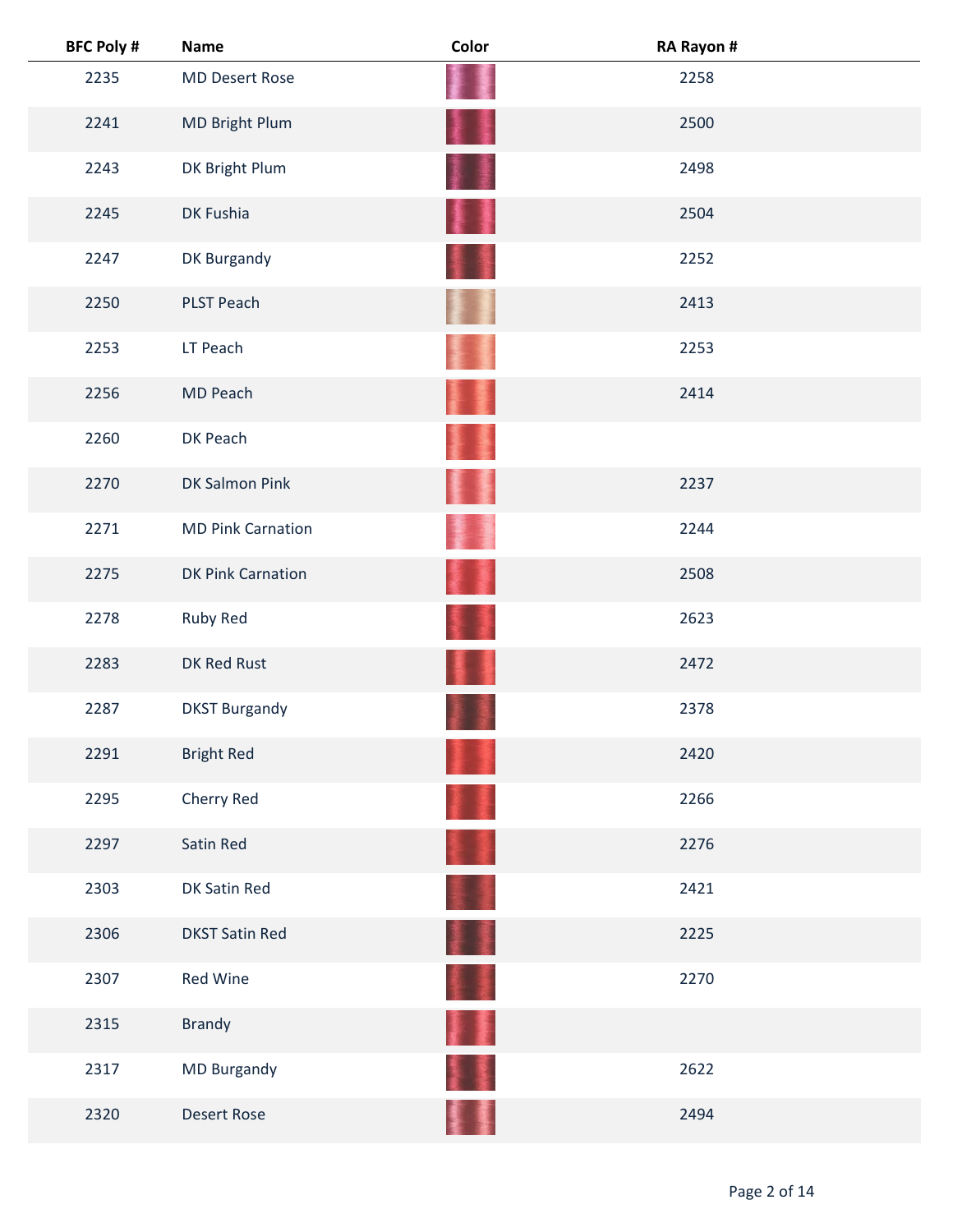| <b>BFC Poly #</b> | <b>Name</b>               | Color | RA Rayon # |
|-------------------|---------------------------|-------|------------|
| 2331              | LT Fushia                 |       | 2491       |
| 2342              | <b>Black Wine</b>         |       | 2587       |
| 2368              | <b>PALE Yellow</b>        |       |            |
| 2371              | LT Yellow                 |       | 2325       |
| 2376              | Yellow                    |       | 2462       |
| 2379              | <b>Buttered Popcorn</b>   |       | 2560       |
| 2380              | Buttercup                 |       | 2408       |
| 2385              | <b>Bright Yellow</b>      |       |            |
| 2388              | <b>PALE Mellow Yellow</b> |       | 2559       |
| 2390              | LT Buttered Popcorn       |       |            |
| 2403              | <b>Bright Popcorn</b>     |       | 2560       |
| 2410              | LT Mock Orange            |       |            |
| 2411              | LT Apricot                |       | 2216       |
| 2412              | <b>MD Apricot</b>         |       | 2465       |
| 2413              | Apricot                   |       | 2463       |
| 2414              | DK Apricot                |       |            |
| 2416              | MD Mock Orange            |       |            |
| 2426              | <b>DKST Apricot</b>       |       | 2330       |
| 2428              | <b>PALE Peach Fuzz</b>    |       |            |
| 2430              | MD Peach Fuzz             |       | 2256       |
| 2433              | LT Melon                  |       | 2257       |
| 2435              | Melon                     |       | 2244       |
| 2437              | DK Melon                  |       | 2513       |
| 2451              | Bright orange             |       |            |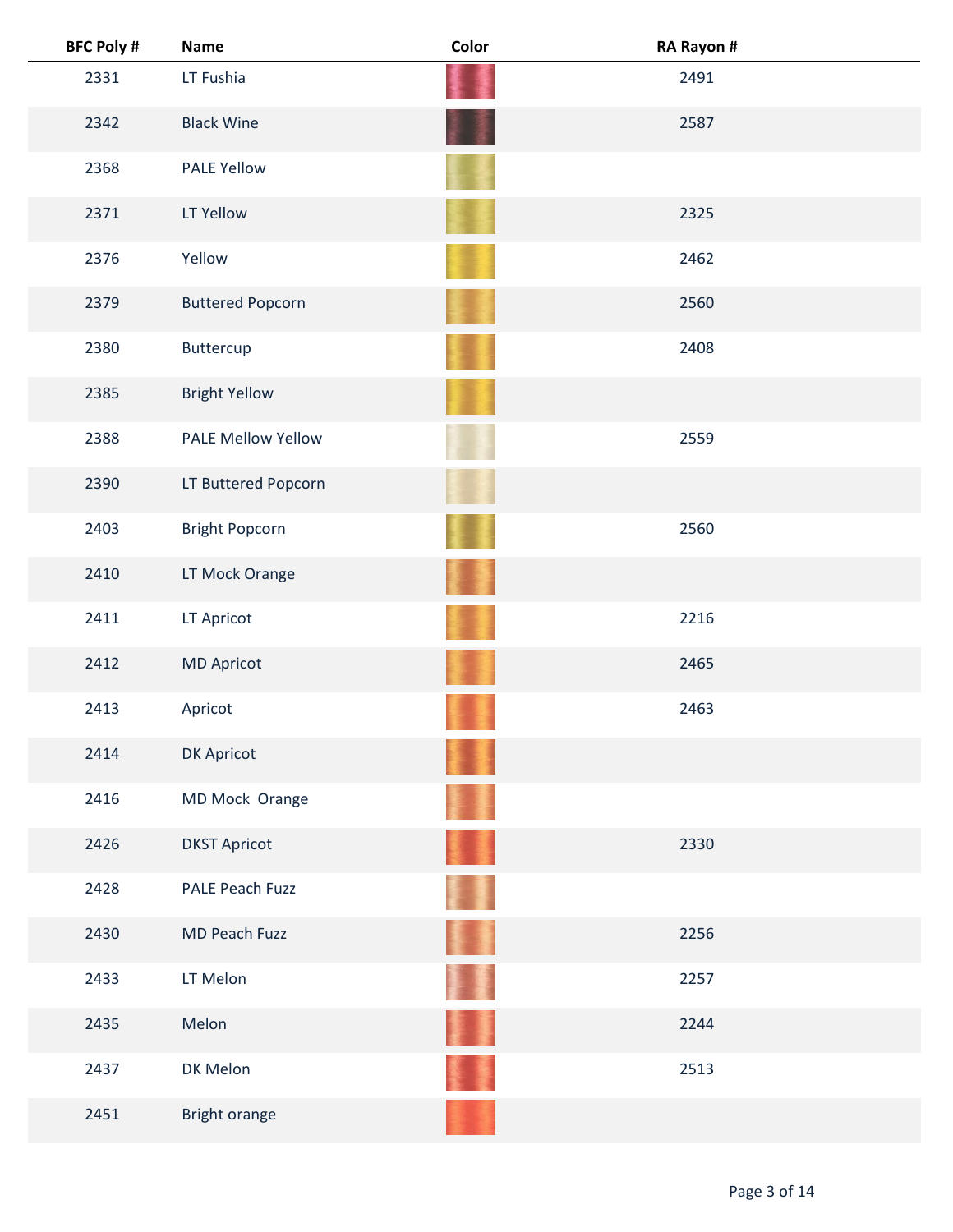| <b>BFC Poly #</b> | <b>Name</b>        | Color | RA Rayon # |  |
|-------------------|--------------------|-------|------------|--|
| 2454              | Orange             |       | 2469       |  |
| 2455              | Sunset Orange      |       |            |  |
| 2458              | Red Orange         |       | 2236       |  |
| 2465              | DK Red Orange      |       | 2329       |  |
| 2468              | <b>PLST Salmon</b> |       | 2377       |  |
| 2473              | PALE Salmon        |       | 2473       |  |
| 2484              | Terra Cotta        |       | 2581       |  |
| 2490              | <b>Beige</b>       |       | 2472       |  |
| 2499              | LT Rose Taupe      |       | 2299       |  |
| 2504              | LT Terra Cotta     | 螷     |            |  |
| 2508              | <b>PLST Mink</b>   |       |            |  |
| 2509              | LT Mink            |       |            |  |
| 2513              | LT Salmon          |       | 2473       |  |
| 2514              | <b>MD Salmon</b>   |       |            |  |
| 2515              | LT Rose            |       | 2373       |  |
| 2521              | MD Ash Rose        | ł     |            |  |
| 2545              | LT Ash Rose        | 屢     |            |  |
| 2546              | DK Ash Rose        | 4 I   | 2608       |  |
| 2552              | PALE Cameo         |       | 2510       |  |
| 2553              | <b>Bisque</b>      | Ħ     | 2413       |  |
| 2567              | DK Brick           | H     | 2268       |  |
| 2572              | PALE Mauve Gray    |       |            |  |
| 2575              | <b>PALE Gray</b>   |       | 2538       |  |
| 2581              | <b>MD Mauve</b>    |       |            |  |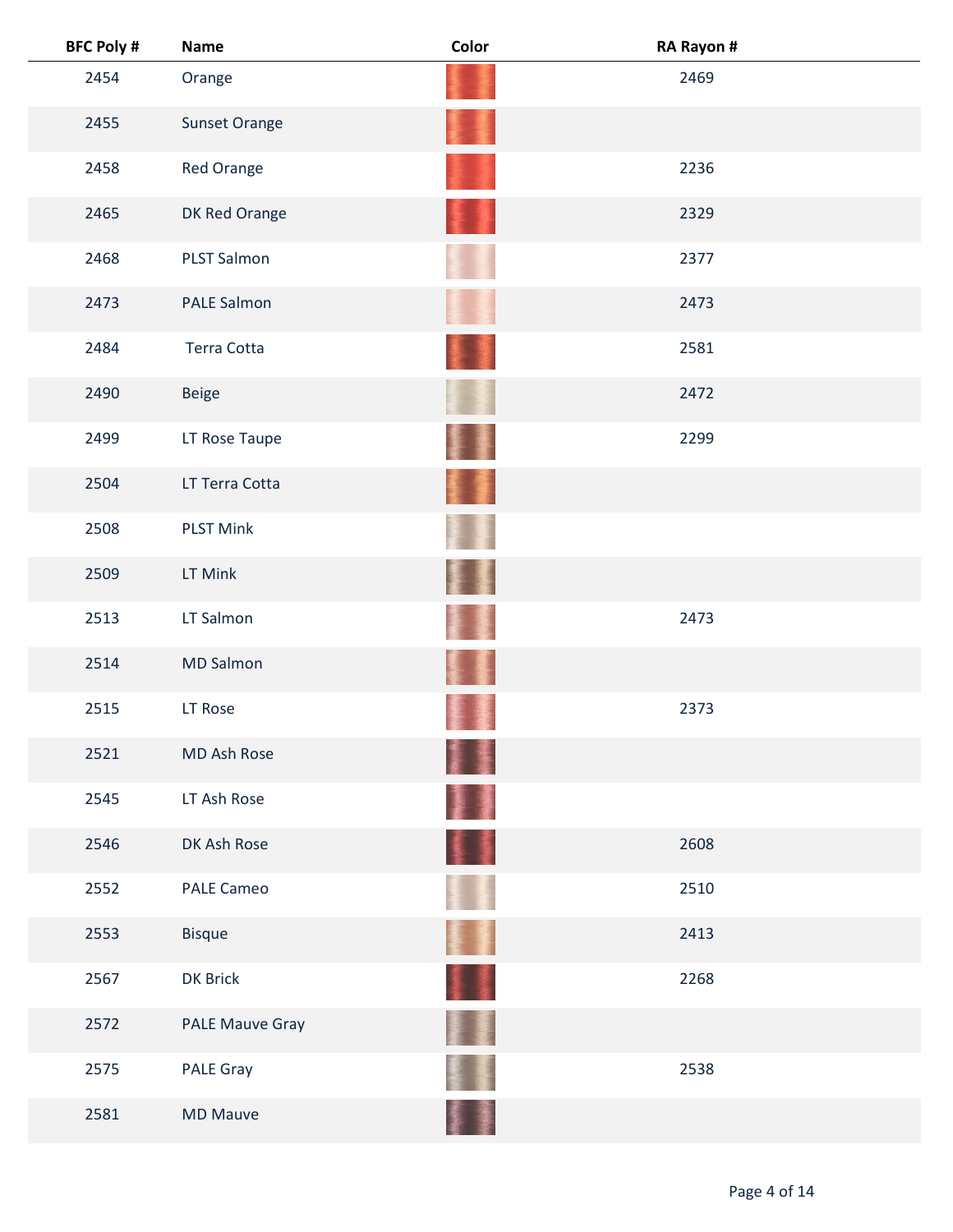| <b>BFC Poly #</b> | <b>Name</b>         | Color              | RA Rayon # |
|-------------------|---------------------|--------------------|------------|
| 2586              | Mahogany            |                    |            |
| 2602              | Eggplant            |                    | 2551       |
| 2606              | DK Mauve            |                    |            |
| 2611              | Nutmeg              | 屢<br><b>Report</b> | 2610       |
| 2630              | LT Sandstone        |                    |            |
| 2642              | Chestnut            |                    | 2290       |
| 2656              | Warm Sand           |                    | 2570       |
| 2657              | <b>Mustard Gold</b> |                    | 2400       |
| 2675              | <b>PALE Rust</b>    |                    |            |
| 2689              | Ecru                |                    | 2476       |
| 2690              | <b>PALE Ecru</b>    |                    | 2582       |
| 2693              | LT Ecru             |                    | 2476       |
| 2695              | DK Honey            |                    |            |
| 2709              | LT Putty            |                    | 2593       |
| 2721              | <b>Bright Rust</b>  |                    |            |
| 2729              | MD Putty            |                    | 2475       |
| 2731              | Hemp                |                    | 2298       |
| 2745              | MD Chestnut         | 重量                 |            |
| 2747              | DK Chestnut         |                    |            |
| 2748              | Taupe               | Ħ                  | 2474       |
| 2751              | PALE Gold           |                    | 2332       |
| 2756              | DK Mustard Gold     | ł<br>薄度            | 2489       |
| 2758              | <b>MD Rust</b>      |                    | 2290       |
| 2759              | DK Taupe            |                    |            |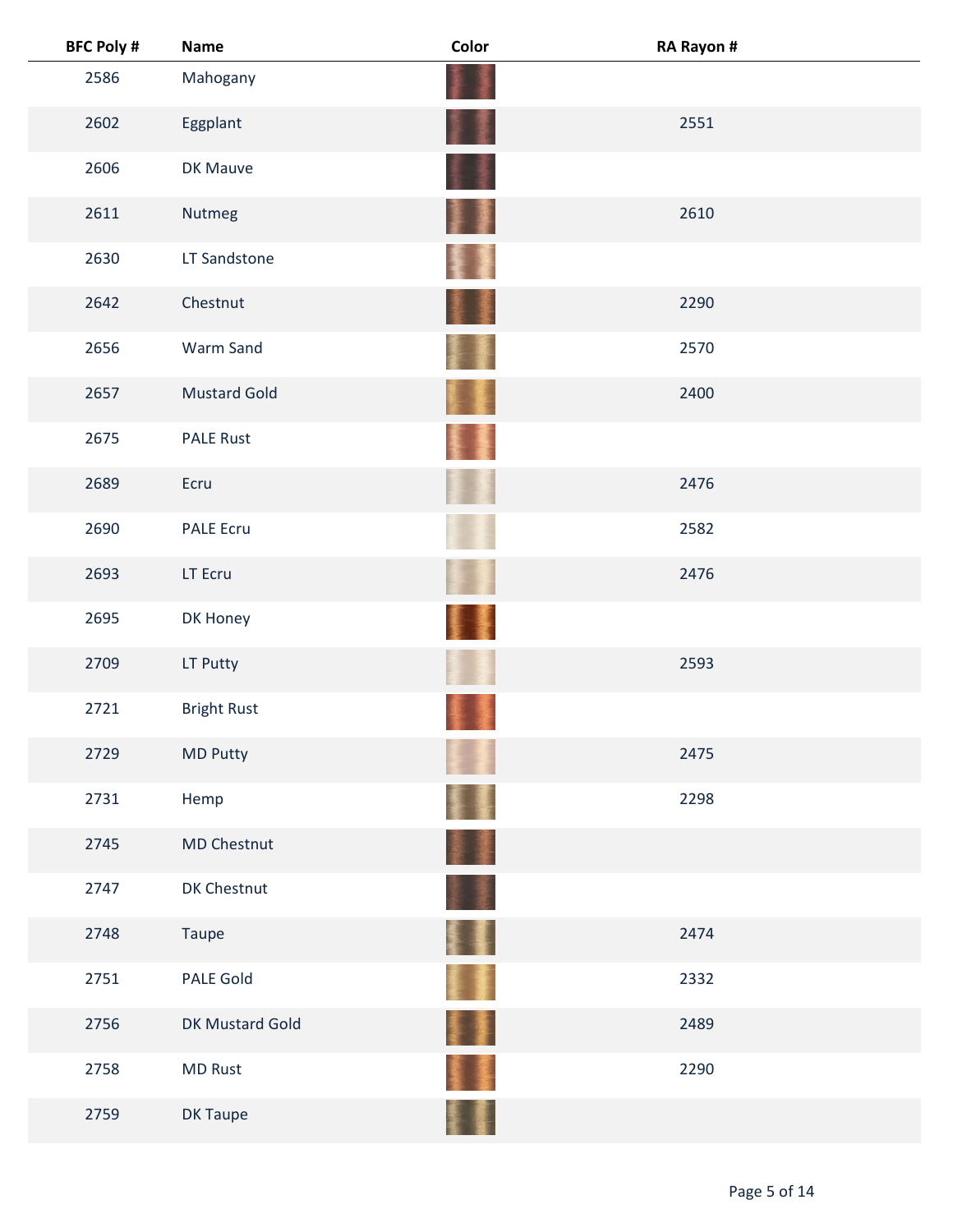| <b>BFC Poly #</b> | <b>Name</b>              | Color         | RA Rayon # |  |
|-------------------|--------------------------|---------------|------------|--|
| 2760              | MD Taupe                 |               | 2477       |  |
| 2765              | <b>DKST Camel</b>        | <b>I</b><br>蟇 |            |  |
| 2768              | Camel                    | 橐             | 2336       |  |
| 2772              | LT Golden Brown          | H             |            |  |
| 2781              | Golden Mink              |               | 2739       |  |
| 2783              | DK Earth                 |               | 2566       |  |
| 2784              | <b>DKST Earth</b>        |               | 2576       |  |
| 2793              | <b>PALE Mink</b>         | ł             | 2571       |  |
| 2802              | Golden Brown             |               | 2489       |  |
| 2808              | Mink                     | <b>Report</b> | 2739       |  |
| 2809              | <b>MD Mink</b>           |               |            |  |
| 2817              | DK Mink                  |               |            |  |
| 2818              | <b>DKST Mink</b>         |               |            |  |
| 2819              | <b>DKST Reddish Mink</b> |               | 2575       |  |
| 2821              | DK Reddish Mink          |               | 2566       |  |
| 2828              | Wheat                    |               | 2461       |  |
| 2829              | Yellow wheat             |               | 2604       |  |
| 2830              | LT Amber                 | <b>A</b>      | 2203       |  |
| 2831              | <b>MD Amber</b>          | Ŧ             | 2406       |  |
| 2832              | Golden Amber             | E I           | 2586       |  |
| 2833              | DK Golden Amber          |               | 2562       |  |
| 2834              | Harvest Gold             | 軎             | 2331       |  |
| 2852              | LT Green Amber           |               | 2543       |  |
| 2862              | <b>Bronze Brown</b>      |               |            |  |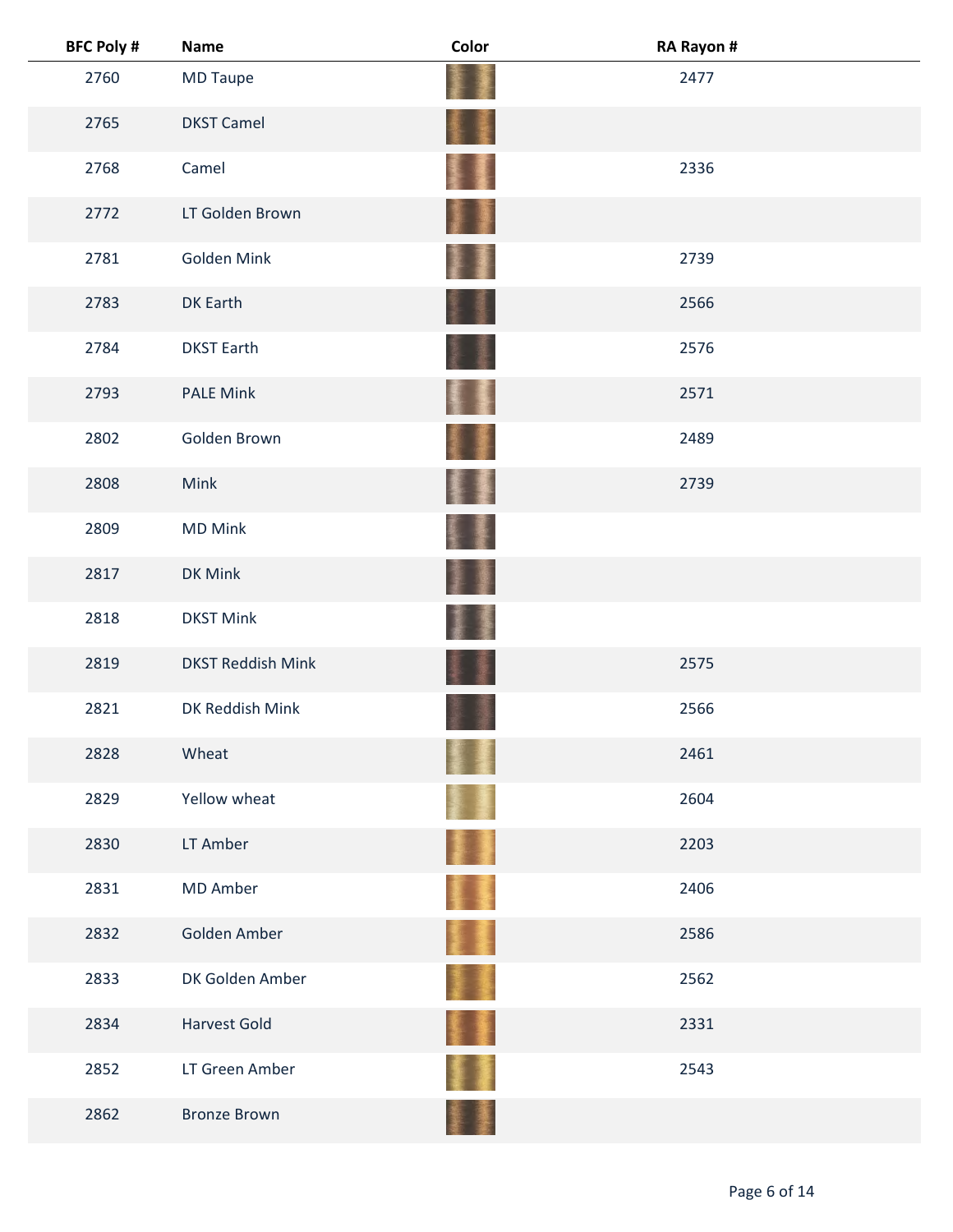| <b>BFC Poly #</b> | <b>Name</b>             | Color           | RA Rayon # |
|-------------------|-------------------------|-----------------|------------|
| 2870              | <b>PALE Olive</b>       |                 |            |
| 2873              | LT Olive                |                 | 2542       |
| 2881              | MD Olive                |                 | 2543       |
| 2899              | DK Olive                |                 | 2544       |
| 2906              | Loden Green             |                 | 2317       |
| 2911              | <b>PLST Aloe</b>        |                 | 2316       |
| 2913              | <b>PALE Aloe</b>        |                 | 2241       |
| 2924              | DK Moss                 |                 |            |
| 2926              | <b>DKST Green Gray</b>  |                 |            |
| 2928              | <b>PALE Sage</b>        |                 |            |
| 2934              | LT Sage                 |                 |            |
| 2943              | DK Yellow Green         |                 | 2317       |
| 2945              | <b>DKST Sage</b>        |                 |            |
| 2949              | Sage Tint White         |                 | 2733       |
| 2970              | <b>Basil</b>            |                 | 2221       |
| 2972              | <b>Gray Basil</b>       |                 |            |
| 3008              | LT Smoke Green          |                 |            |
| 3009              | <b>MD Smoke Green</b>   |                 | 2594       |
| 3013              | DK Smoke Green          |                 | 2554       |
| 3014              | <b>DKST Smoke Green</b> | <b>See</b><br>厪 | 2550       |
| 3023              | <b>DKST Pine Green</b>  |                 | 2552       |
| 3028              | PLST Smoke green        |                 |            |
| 3032              | <b>PALE Smoke Green</b> |                 | 2278       |
| 3034              | LT Spruce               |                 | 2209       |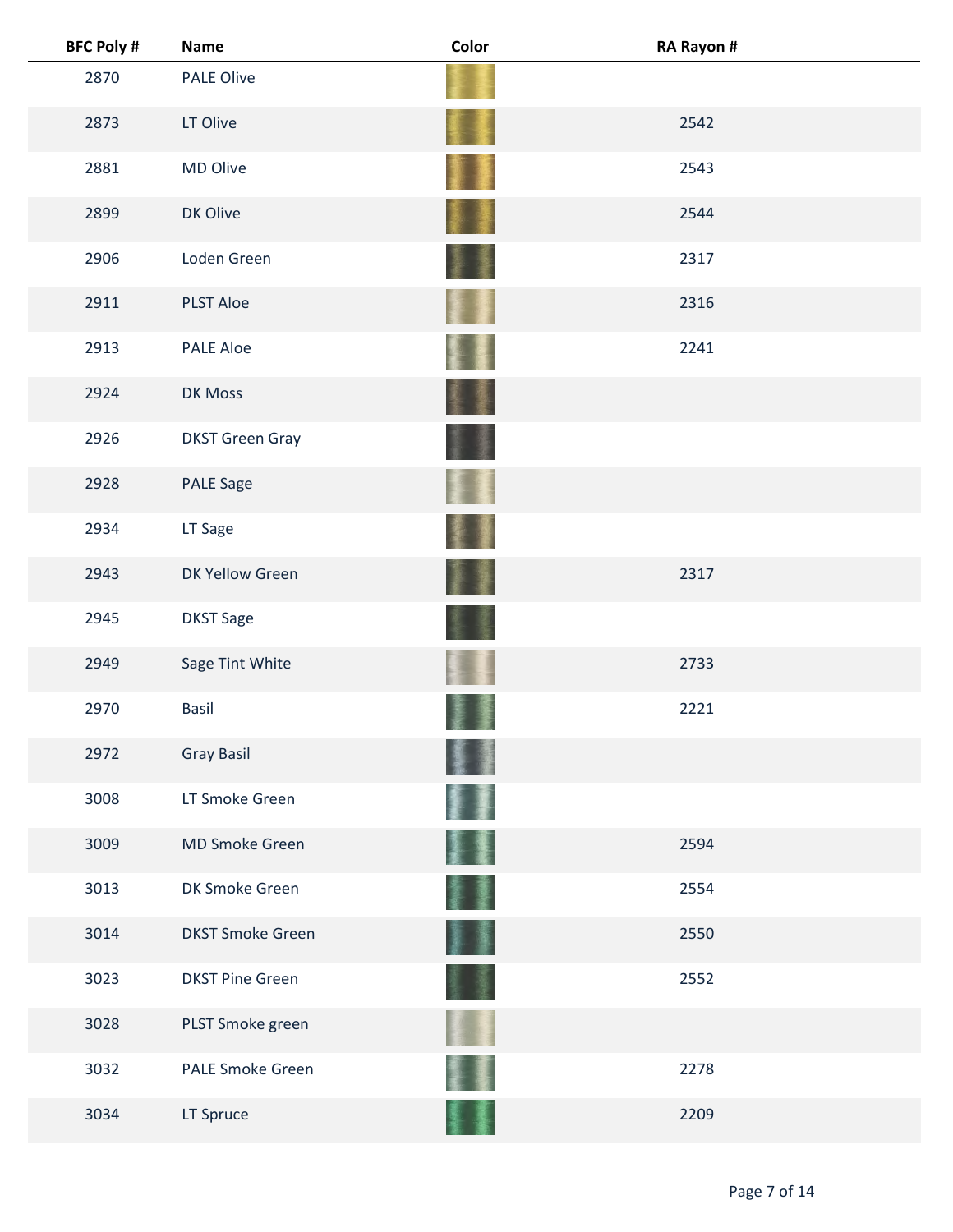| <b>BFC Poly #</b> | <b>Name</b>              | Color | RA Rayon # |  |
|-------------------|--------------------------|-------|------------|--|
| 3035              | MD Spruce                |       | 2323       |  |
| 3038              | DK Spruce                |       | 2460       |  |
| 3049              | LT Jade                  |       | 2311       |  |
| 3050              | MD Aqua Green            |       | 2311       |  |
| 3059              | <b>DKST Aqua Green</b>   |       | 2615       |  |
| 3060              | LT Aqua Green            |       |            |  |
| 3069              | MD Jade                  |       | 2311       |  |
| 3072              | DK Jade                  |       | 2597       |  |
| 3075              | DK Aqua Green            |       | 2390       |  |
| 3080              | <b>DK Emerald</b>        |       | 2447       |  |
| 3082              | <b>Bright Aqua</b>       |       | 2443       |  |
| 3092              | LT Moss                  |       | 2230       |  |
| 3096              | PALE Jade                |       |            |  |
| 3105              | Pine Green               |       | 2208       |  |
| 3110              | <b>PLST Moss</b>         |       | 2555       |  |
| 3113              | Moss                     |       |            |  |
| 3116              | <b>MD Moss</b>           |       | 2282       |  |
| 3130              | <b>PALE Mint</b>         |       |            |  |
| 3133              | LT Mint                  |       | 2238       |  |
| 3136              | Spearmint                | 墨     | 2738       |  |
| 3142              | <b>DKST Grass Green</b>  | 蘆     | 2229       |  |
| 3145              | <b>DKST Moss</b>         |       | 2460       |  |
| 3148              | <b>PLST Lime</b>         |       | 2547       |  |
| 3159              | <b>PALE Spring Green</b> |       |            |  |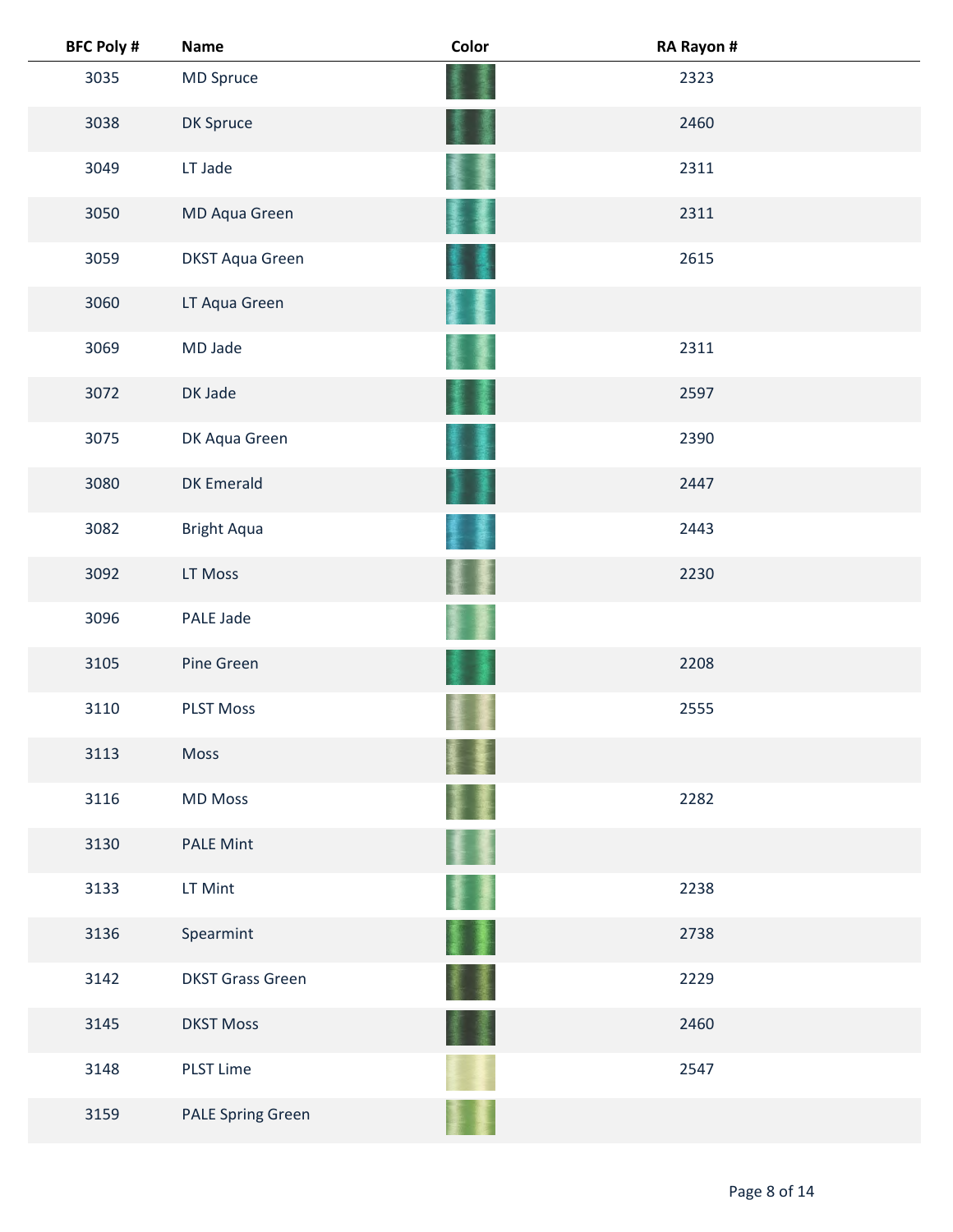| <b>BFC Poly #</b> | <b>Name</b>              | Color | RA Rayon # |  |
|-------------------|--------------------------|-------|------------|--|
| 3160              | <b>MD Spring Green</b>   |       | 2321       |  |
| 3161              | <b>Spring Green</b>      |       | 2322       |  |
| 3166              | DK Spring Green          |       | 2395       |  |
| 3167              | <b>DKST Spring Green</b> |       | 2453       |  |
| 3174              | LT Lime                  |       | 2316       |  |
| 3176              | MD Lime                  |       |            |  |
| 3178              | <b>PALE Grass Green</b>  |       |            |  |
| 3185              | <b>MD Grass Green</b>    |       |            |  |
| 3186              | Dk Lime                  |       |            |  |
| 3194              | <b>Blue Green</b>        |       |            |  |
| 3200              | <b>MD Mint</b>           |       |            |  |
| 3201              | DK Mint                  |       |            |  |
| 3204              | <b>MD Shamrock Green</b> |       | 2579       |  |
| 3206              | DK Shamrock Green        |       | 2208       |  |
| 3211              | <b>MD Yellow Green</b>   |       | 2279       |  |
| 3218              | Md Loden Green           |       |            |  |
| 3225              | DK Loden Green           |       | 2601       |  |
| 3235              | LT Grass Green           |       |            |  |
| 3238              | Dk Grass Green           |       | 2595       |  |
| 3250              | <b>PLST Silver</b>       |       | 2537       |  |
| 3254              | MD Sage                  |       | 2221       |  |
| 3263              | <b>DKST Blue Gray</b>    |       |            |  |
| 3295              | PLST Sea Green           |       |            |  |
| 3299              | <b>Blue Sea Green</b>    |       |            |  |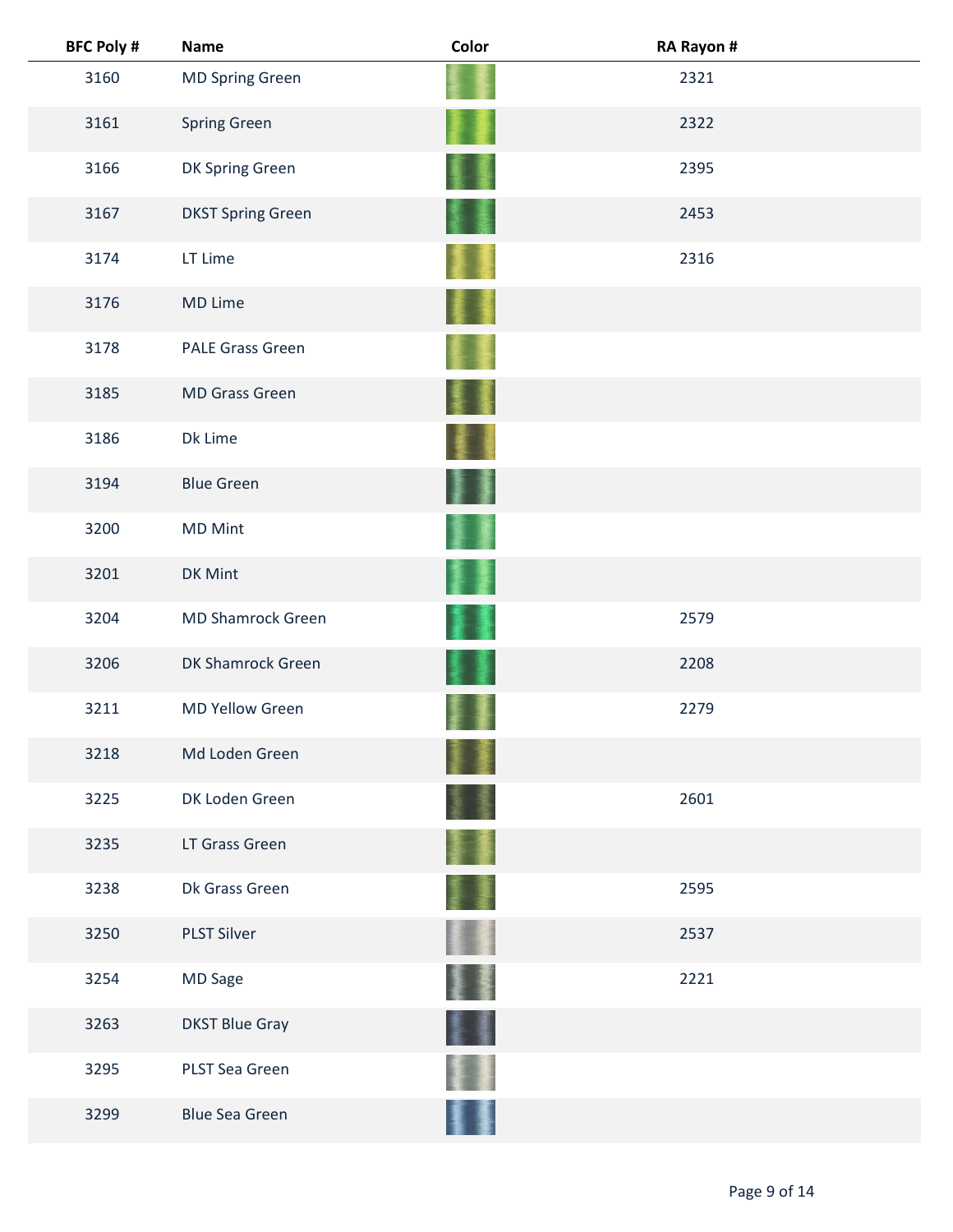| <b>BFC Poly #</b> | <b>Name</b>              | Color | RA Rayon # |
|-------------------|--------------------------|-------|------------|
| 3321              | MD Sea Green             |       | 2617       |
| 3324              | <b>DKST Blue Granite</b> |       | 2535       |
| 3340              | <b>MD Slate</b>          |       | 2587       |
| 3345              | <b>DK Slate</b>          |       | 2212       |
| 3368              | <b>Silver Tint White</b> |       | 2538       |
| 3369              | <b>Gray Pearl</b>        |       | 2485       |
| 3370              | <b>PALE Mauve Pearl</b>  |       | 2538       |
| 3371              | PALE Cloud Gray          |       | 2274       |
| 3376              | LT Gray                  |       | 2618       |
| 3379              | <b>Blue Gray Granite</b> |       |            |
| 3380              | <b>Steel Gray</b>        |       | 2407       |
| 3393              | LT Pigeon Gray           |       | 2739       |
| 3398              | DK Pigeon Gray           |       | 2573       |
| 3408              | PLST Gray                |       |            |
| 3409              | Silver                   |       | 2592       |
| 3412              | MD Pigeon Gray           |       | 2573       |
| 3413              | MD Gray                  |       | 2217       |
| 3415              | DK Gray                  |       | 2265       |
| 3416              | LT Pewter                |       |            |
| 3417              | <b>MD Pewter</b>         | I     |            |
| 3418              | DK Pewter                |       | 2217       |
| 3421              | Purple Ash               |       |            |
| 3427              | <b>DKST Eggplant</b>     |       | 2600       |
| 3429              | <b>PLST Blue</b>         |       | 2540       |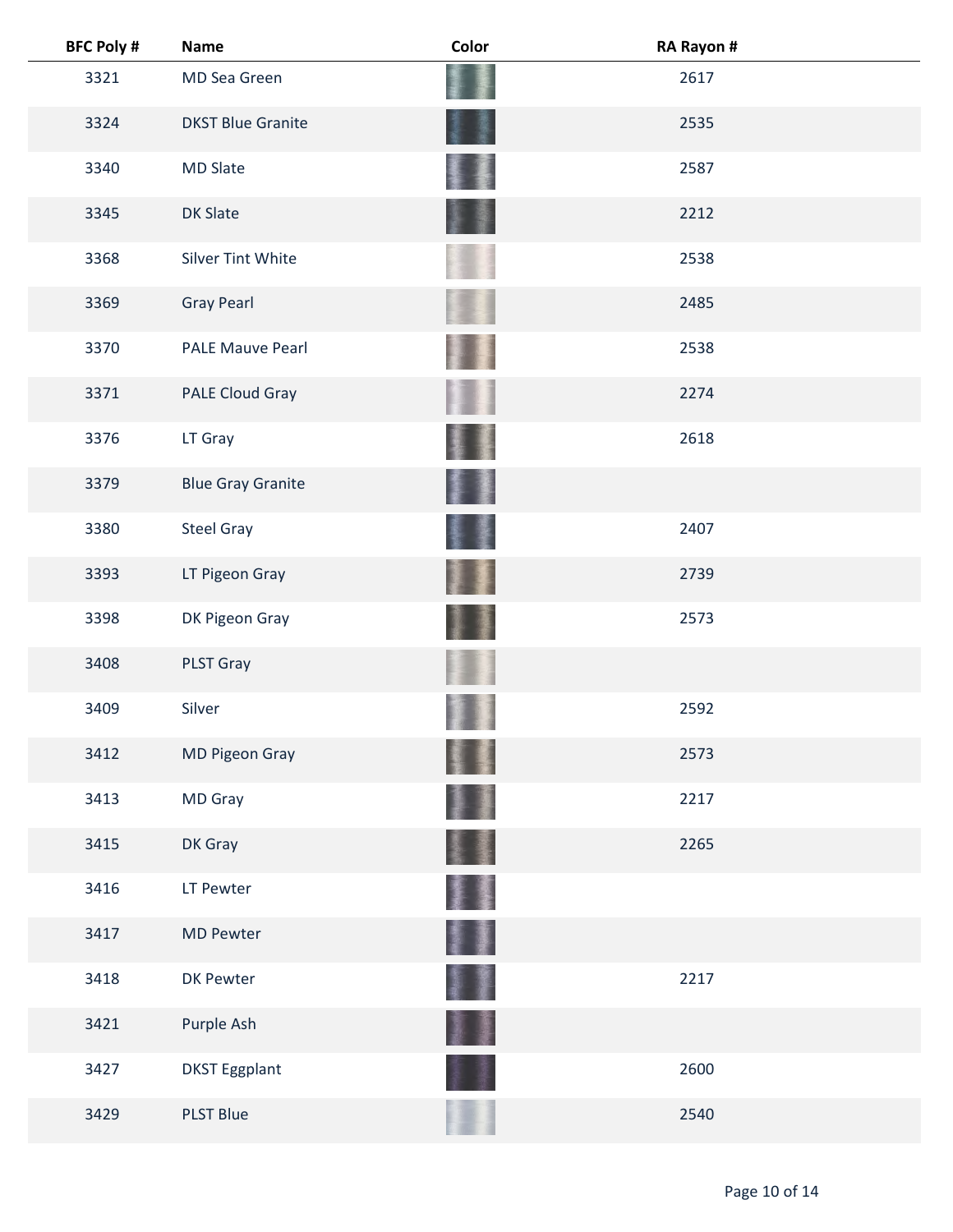| <b>BFC Poly #</b> | <b>Name</b>           | Color | RA Rayon # |
|-------------------|-----------------------|-------|------------|
| 3431              | <b>PALE Blue</b>      |       | 2640       |
| 3437              | Light Denim           |       | 2536       |
| 3468              | Light Turquoise       |       | 2275       |
| 3471              | Turquoise             |       | 2614       |
| 3472              | LT Peacock            |       | 2239       |
| 3474              | Peacock               |       | 2520       |
| 3479              | Deep Lake             |       | 2451       |
| 3486              | Green Blue Storm      |       |            |
| 3487              | DK Lagoon             |       |            |
| 3507              | <b>DKST Lagoon</b>    |       | 2444       |
| 3511              | <b>PALE Teal</b>      |       | 2318       |
| 3513              | <b>PALE Teal Blue</b> |       | 2452       |
| 3514              | LT Teal               |       | 2201       |
| 3520              | <b>MD Teal</b>        |       | 2210       |
| 3531              | PALE Aqua             |       | 2518       |
| 3532              | LT Aqua               |       | 2310       |
| 3542              | DK Teal               |       | 2442       |
| 3545              | <b>DKST Teal</b>      |       | 2451       |
| 3550              | Aqua Tint White       |       |            |
| 3559              | MD Turqoise           |       | 2614       |
| 3560              | LT Mediterranean Blue | ł     | 2737       |
| 3563              | Dk Turquoise          |       | 2442       |
| 3587              | Navy                  |       | 2215       |
| 3597              | Light Blue Aster      |       | 2528       |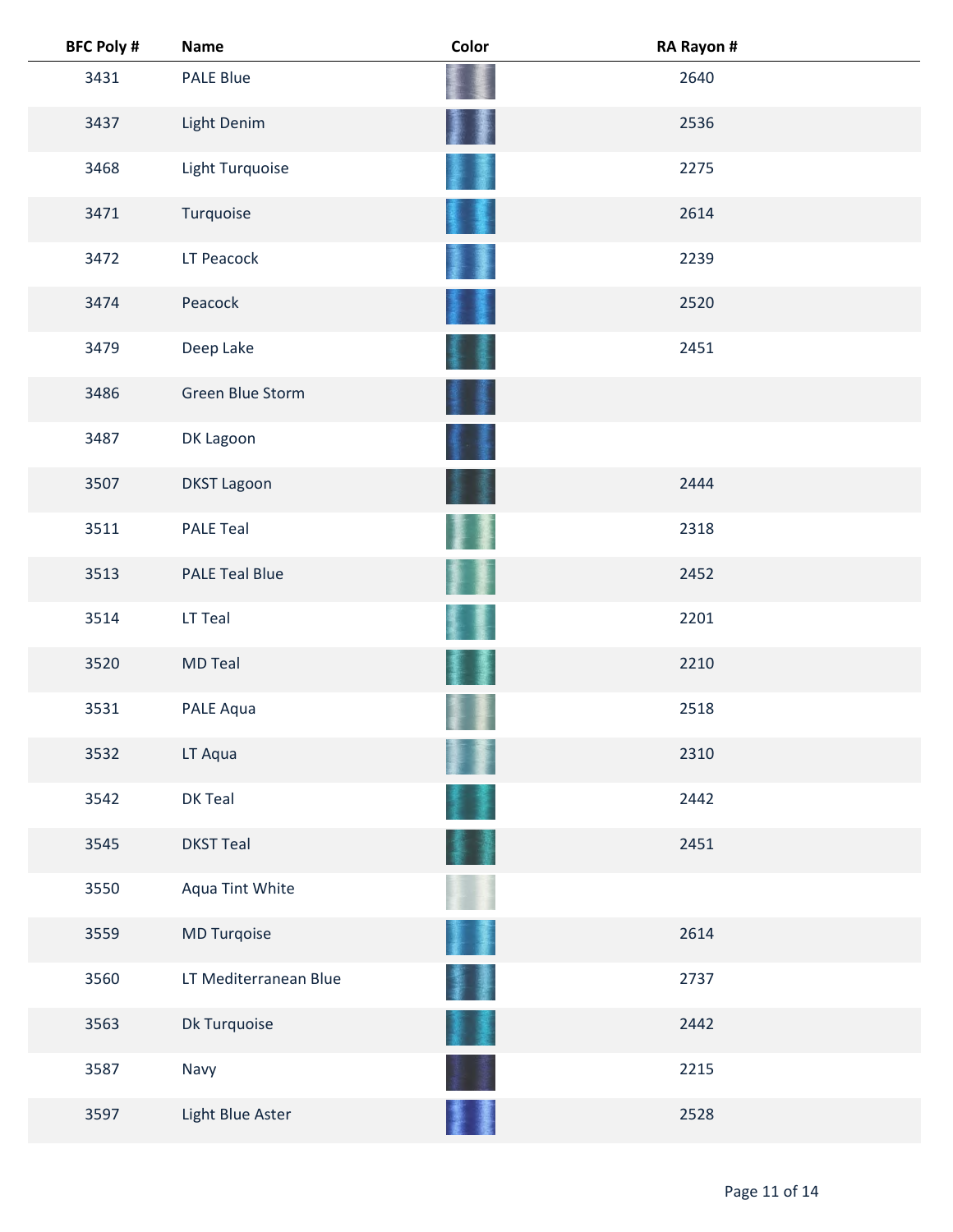| <b>BFC Poly #</b> | <b>Name</b>            | Color | RA Rayon # |
|-------------------|------------------------|-------|------------|
| 3600              | MD Blue Aster          |       | 2529       |
| 3601              | DK Bright Aster        |       | 2527       |
| 3604              | MD Mediterranean Blue  |       |            |
| 3606              | DK Mediterranean Blue  |       |            |
| 3620              | French Blue            |       | 2526       |
| 3621              | DK Marine Blue         |       | 2302       |
| 3636              | LT Clear Blue          |       | 2598       |
| 3639              | Dusk Blue              |       | 2617       |
| 3645              | <b>Marine Blue</b>     |       | 2617       |
| 3646              | <b>DKST Navy</b>       |       | 2387       |
| 3649              | LT Bright Blue         |       | 2383       |
| 3655              | MD Bright Blue         |       | 2384       |
| 3660              | DK Bright Blue         |       | 2220       |
| 3668              | <b>PALE Clear Blue</b> |       |            |
| 3670              | LT Blue                |       | 2300       |
| 3674              | <b>PALE Aster Blue</b> |       | 2383       |
| 3675              | <b>MD Clear Blue</b>   |       | 2434       |
| 3679              | DK Clear Blue          |       | 2384       |
| 3688              | Violet Tint White      |       | 2405       |
| 3690              | Light Blue Violet      |       |            |
| 3692              | MD Blue Violet         | 矍     |            |
| 3694              | DK Blue Violet         | ł     |            |
| 3704              | DK Heliotrope          |       | 2440       |
| 3713              | PALE Eggplant          |       | 2271       |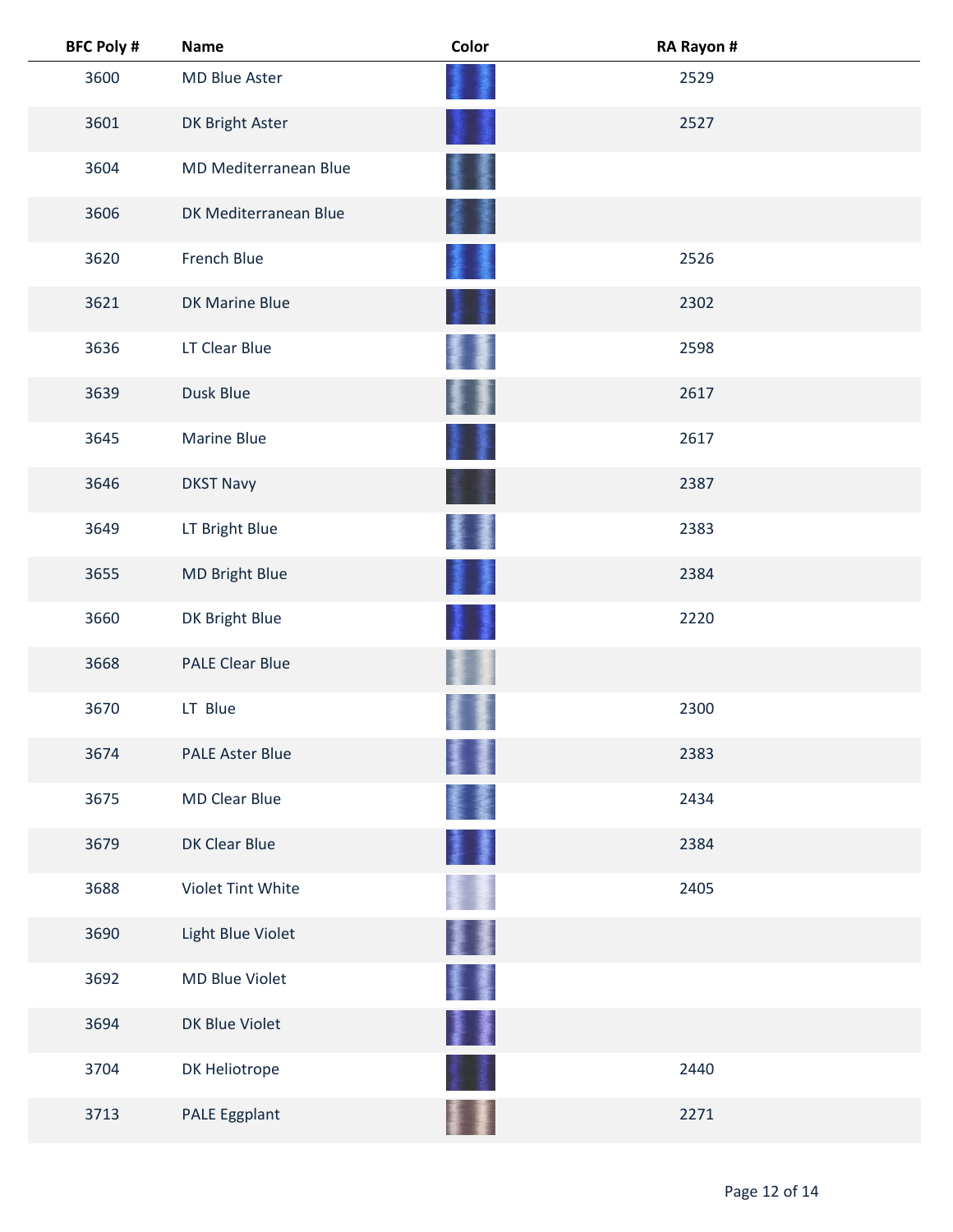| <b>BFC Poly #</b> | <b>Name</b>            | Color   | RA Rayon # |
|-------------------|------------------------|---------|------------|
| 3714              | MD Eggplant            |         |            |
| 3721              | LT Purple Sage         |         |            |
| 3722              | MD Purple Sage         |         |            |
| 3727              | DK Purple Sage         |         |            |
| 3728              | Lilac Tint White       |         | 2537       |
| 3730              | <b>PALE Heather</b>    |         |            |
| 3731              | LT Lilac               |         |            |
| 3733              | <b>MD Lilac</b>        |         | 2286       |
| 3735              | Heather                |         | 2287       |
| 3740              | <b>MD Heather</b>      | 漫画<br>屢 |            |
| 3749              | <b>PLST Periwinkle</b> |         |            |
| 3751              | LT Periwinkle          |         | 2287       |
| 3752              | DK Periwinkle          |         |            |
| 3753              | <b>MD Periwinkle</b>   | 鏖       |            |
| 3756              | <b>DKST Periwinkle</b> |         |            |
| 3758              | DK Heather             |         | 2427       |
| 3764              | DK Blue Purple         |         | 2628       |
| 3770              | <b>PALE Lavender</b>   |         |            |
| 3772              | LT Lavender            |         |            |
| 3777              | <b>MD Lavender</b>     | 활돌      | 2288       |
| 3778              | <b>Blue Purple</b>     | 1       |            |
| 3783              | Red Purple             | 1       | 2600       |
| 3793              | LT African Violet      |         | 2588       |
| 3794              | African Violet         |         |            |